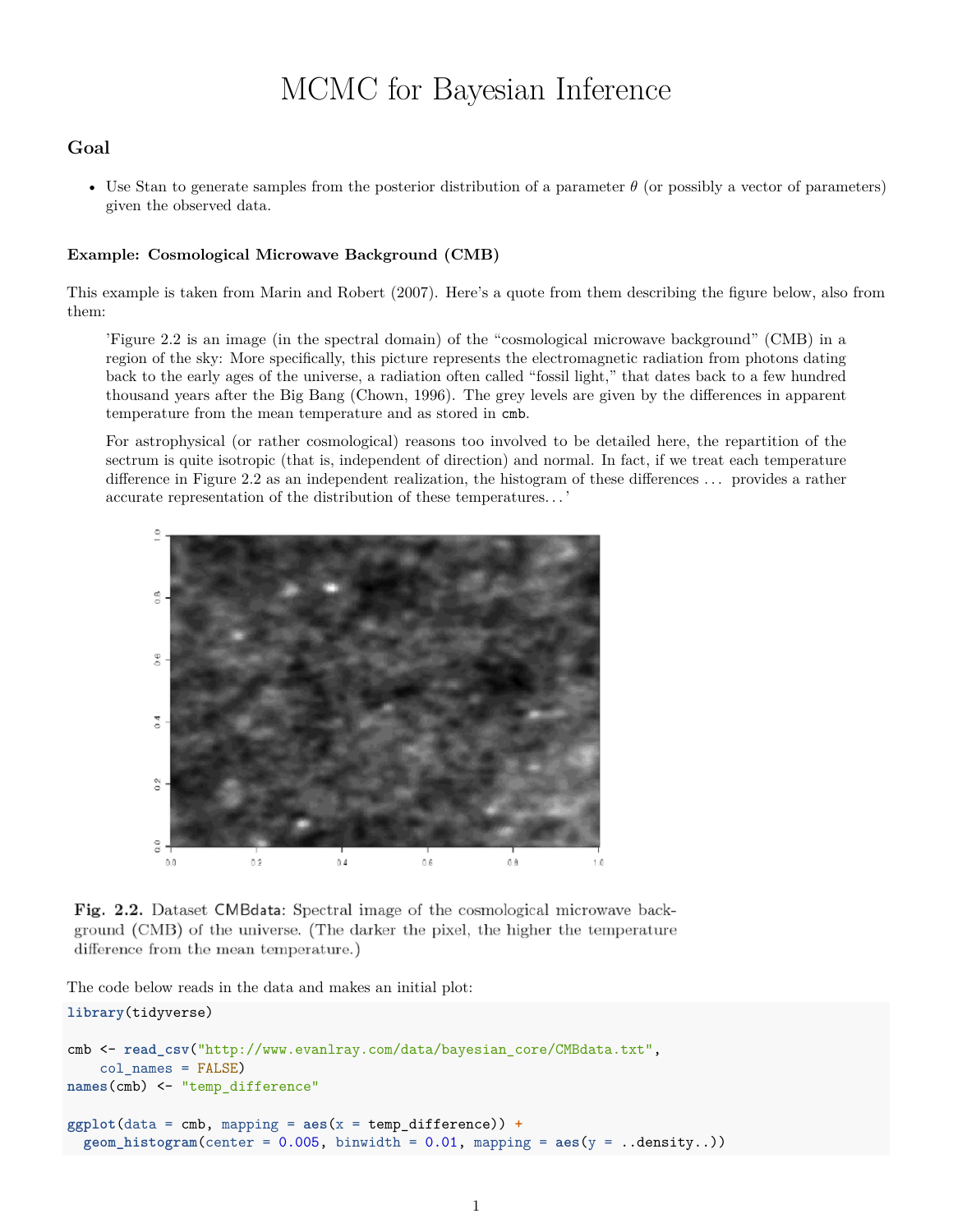

### **Model**

We'll try a normal model. Let  $X_1, \ldots, X_n$  denote the  $n = 640000$  temperature differences. We model these as independent, with each

 $X_i \sim \text{Normal}(\mu, \sigma^2)$ 

This model has two parameters:  $\mu$  and  $\sigma^2$ . We will use the following prior distributions for these parameters:

A Normal $(0, 1000)$  prior for  $\mu$ . This is a very high variance, so is not informative.

A Gamma $(2, 1)$  prior for  $\sigma^2$ :

 $f(\sigma^2|\alpha=2,\beta=1)=\frac{\beta^{\alpha}}{\Gamma(\alpha)}$  $\frac{\beta^{\alpha}}{\Gamma(\alpha)}(\sigma^2)^{\alpha-1}e^{-\beta x}$ 

# **Fit via Stan**

## **normal.stan**

Here is the content of the file normal.stan:

```
data {
  int<lower=0> n; // number of observations
  real x[n]; // data: an array of length n where each entry is a real number
}
parameters {
  real mu;
  real<lower=0> sigma;
}
model {
  mu ~ normal(0, 1000); // prior for mu: normal with a very large variance; non-informative
  sigma ~ gamma(2, 1); // prior for sigma: gamma with shape = 1 and rate = 0.01; non-informative
  x ~ normal(mu, sigma); // data model: each element of x follows a normal(mu, sigma) distribution
}
```
The data block in the Stan file describes fixed, known quantities that will be passed in to Stan. In this case, we have said that we will tell Stan what our sample size is (n) and give it a vector of length n with observed data values x.

The parameters block defines parameters to estimate; in this case, the mean mu and standard deviation sigma of the normal distribution.

The model block defines our prior distributions and data model.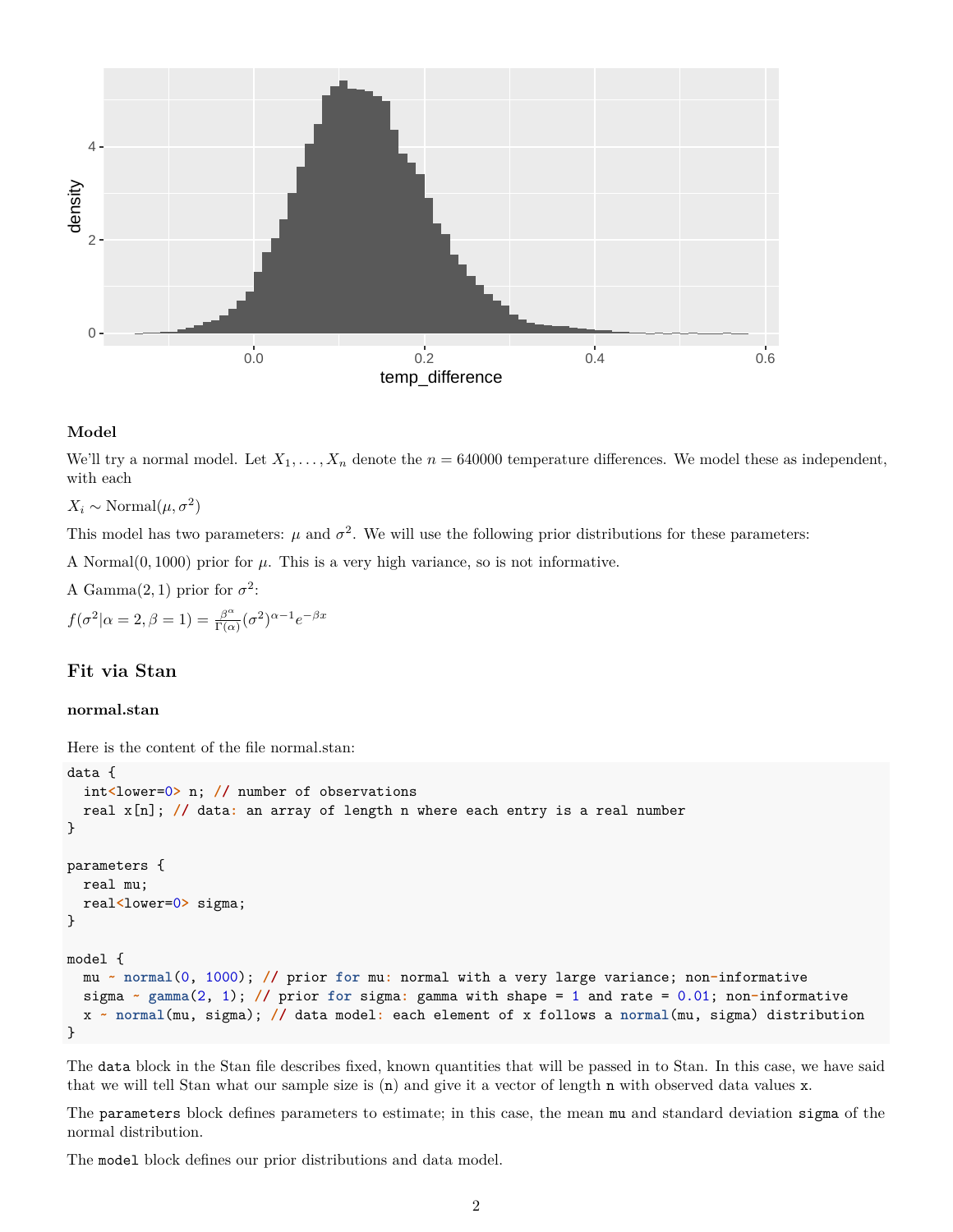Stan takes these ingredients and creates a program in C++ that will perform Bayesian estimation for this model using a MCMC approach called Hamiltonian Monte Carlo.

## **R code to interface with Stan**

#### **Call Stan to do the estimation**

- For MCMC, just one command (stan) both compiles the model and performs the sampling.
- A substantial part of the run time when calling Stan comes from creating and compiling the C++ program to do estimation. The command rstan\_options(auto\_write = TRUE) ensures that this is done only the first time you call Stan, unless you've made changes to the stan file.
- The stan function does estimation. Here we have used 4 arguments:
	- **–** file: the stan file with the model definition, created above.
	- **–** data: a named list with one entry for each variable declared in the data block of the stan file.
	- **–** iter: how many iterations to perform (how many samples to draw from the posterior in each MCMC chain).
	- **–** chains: how many MCMC chains to run; here, 4 separate chains are run.

```
library(rstan)
```

```
rstan_options(auto_write = TRUE)
fit <- stan(
  file = "normal.stan",
  data = list(n = nrow(cmb), x = cmb$temp_difference),
  iter = 1000,chains = 4)
```

```
##
```

```
## SAMPLING FOR MODEL 'normal' NOW (CHAIN 1).
## Chain 1:
## Chain 1: Gradient evaluation took 0.002222 seconds
## Chain 1: 1000 transitions using 10 leapfrog steps per transition would take 22.22 seconds.
## Chain 1: Adjust your expectations accordingly!
## Chain 1:
## Chain 1:
## Chain 1: Iteration: 1 / 1000 [ 0%] (Warmup)
## Chain 1: Iteration: 100 / 1000 [ 10%] (Warmup)
## Chain 1: Iteration: 200 / 1000 [ 20%] (Warmup)
## Chain 1: Iteration: 300 / 1000 [ 30%] (Warmup)
## Chain 1: Iteration: 400 / 1000 [ 40%] (Warmup)
## Chain 1: Iteration: 500 / 1000 [ 50%] (Warmup)
## Chain 1: Iteration: 501 / 1000 [ 50%] (Sampling)
## Chain 1: Iteration: 600 / 1000 [ 60%] (Sampling)
## Chain 1: Iteration: 700 / 1000 [ 70%] (Sampling)
## Chain 1: Iteration: 800 / 1000 [ 80%] (Sampling)
## Chain 1: Iteration: 900 / 1000 [ 90%] (Sampling)
## Chain 1: Iteration: 1000 / 1000 [100%] (Sampling)
## Chain 1:
## Chain 1: Elapsed Time: 15.2302 seconds (Warm-up)
## Chain 1: 13.5728 seconds (Sampling)
## Chain 1: 28.803 seconds (Total)
## Chain 1:
##
## SAMPLING FOR MODEL 'normal' NOW (CHAIN 2).
## Chain 2:
## Chain 2: Gradient evaluation took 0.002215 seconds
## Chain 2: 1000 transitions using 10 leapfrog steps per transition would take 22.15 seconds.
## Chain 2: Adjust your expectations accordingly!
## Chain 2:
## Chain 2:
```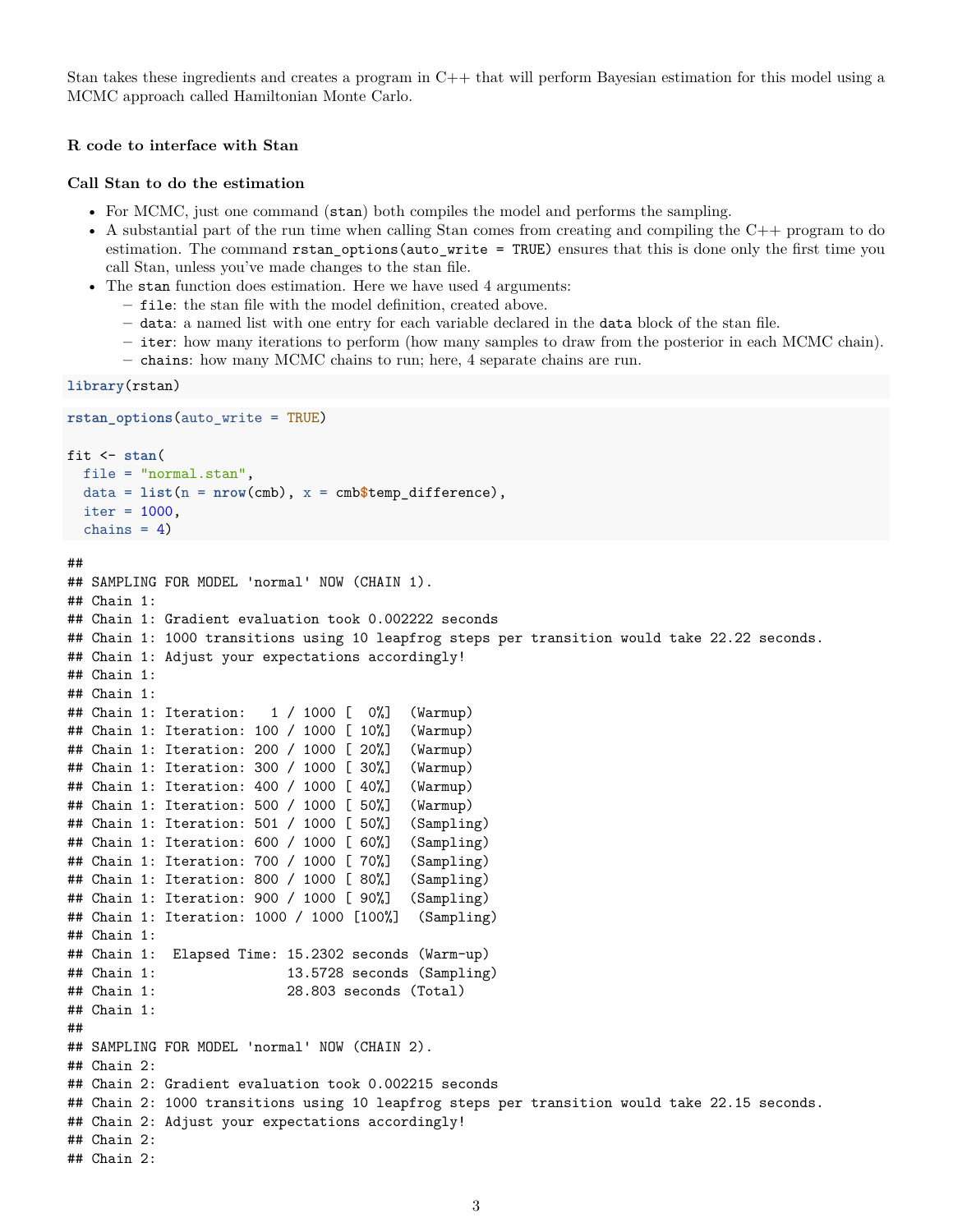```
## Chain 2: Iteration: 1 / 1000 [ 0%] (Warmup)
## Chain 2: Iteration: 100 / 1000 [ 10%] (Warmup)
## Chain 2: Iteration: 200 / 1000 [ 20%] (Warmup)
## Chain 2: Iteration: 300 / 1000 [ 30%] (Warmup)
## Chain 2: Iteration: 400 / 1000 [ 40%] (Warmup)
## Chain 2: Iteration: 500 / 1000 [ 50%] (Warmup)
## Chain 2: Iteration: 501 / 1000 [ 50%] (Sampling)
## Chain 2: Iteration: 600 / 1000 [ 60%] (Sampling)
## Chain 2: Iteration: 700 / 1000 [ 70%] (Sampling)
## Chain 2: Iteration: 800 / 1000 [ 80%] (Sampling)
## Chain 2: Iteration: 900 / 1000 [ 90%] (Sampling)
## Chain 2: Iteration: 1000 / 1000 [100%] (Sampling)
## Chain 2:
## Chain 2: Elapsed Time: 14.4632 seconds (Warm-up)
## Chain 2: 15.0269 seconds (Sampling)
## Chain 2: 29.4901 seconds (Total)
## Chain 2:
##
## SAMPLING FOR MODEL 'normal' NOW (CHAIN 3).
## Chain 3:
## Chain 3: Gradient evaluation took 0.002219 seconds
## Chain 3: 1000 transitions using 10 leapfrog steps per transition would take 22.19 seconds.
## Chain 3: Adjust your expectations accordingly!
## Chain 3:
## Chain 3:
## Chain 3: Iteration: 1 / 1000 [ 0%] (Warmup)
## Chain 3: Iteration: 100 / 1000 [ 10%] (Warmup)
## Chain 3: Iteration: 200 / 1000 [ 20%] (Warmup)
## Chain 3: Iteration: 300 / 1000 [ 30%] (Warmup)
## Chain 3: Iteration: 400 / 1000 [ 40%] (Warmup)
## Chain 3: Iteration: 500 / 1000 [ 50%] (Warmup)
## Chain 3: Iteration: 501 / 1000 [ 50%] (Sampling)
## Chain 3: Iteration: 600 / 1000 [ 60%] (Sampling)
## Chain 3: Iteration: 700 / 1000 [ 70%] (Sampling)
## Chain 3: Iteration: 800 / 1000 [ 80%] (Sampling)
## Chain 3: Iteration: 900 / 1000 [ 90%] (Sampling)
## Chain 3: Iteration: 1000 / 1000 [100%] (Sampling)
## Chain 3:
## Chain 3: Elapsed Time: 14.536 seconds (Warm-up)
## Chain 3: 13.7104 seconds (Sampling)
## Chain 3: 28.2463 seconds (Total)
## Chain 3:
##
## SAMPLING FOR MODEL 'normal' NOW (CHAIN 4).
## Chain 4:
## Chain 4: Gradient evaluation took 0.002214 seconds
## Chain 4: 1000 transitions using 10 leapfrog steps per transition would take 22.14 seconds.
## Chain 4: Adjust your expectations accordingly!
## Chain 4:
## Chain 4:
## Chain 4: Iteration: 1 / 1000 [ 0%] (Warmup)
## Chain 4: Iteration: 100 / 1000 [ 10%] (Warmup)
## Chain 4: Iteration: 200 / 1000 [ 20%] (Warmup)
## Chain 4: Iteration: 300 / 1000 [ 30%] (Warmup)
## Chain 4: Iteration: 400 / 1000 [ 40%] (Warmup)
## Chain 4: Iteration: 500 / 1000 [ 50%] (Warmup)
## Chain 4: Iteration: 501 / 1000 [ 50%] (Sampling)
## Chain 4: Iteration: 600 / 1000 [ 60%] (Sampling)
## Chain 4: Iteration: 700 / 1000 [ 70%] (Sampling)
```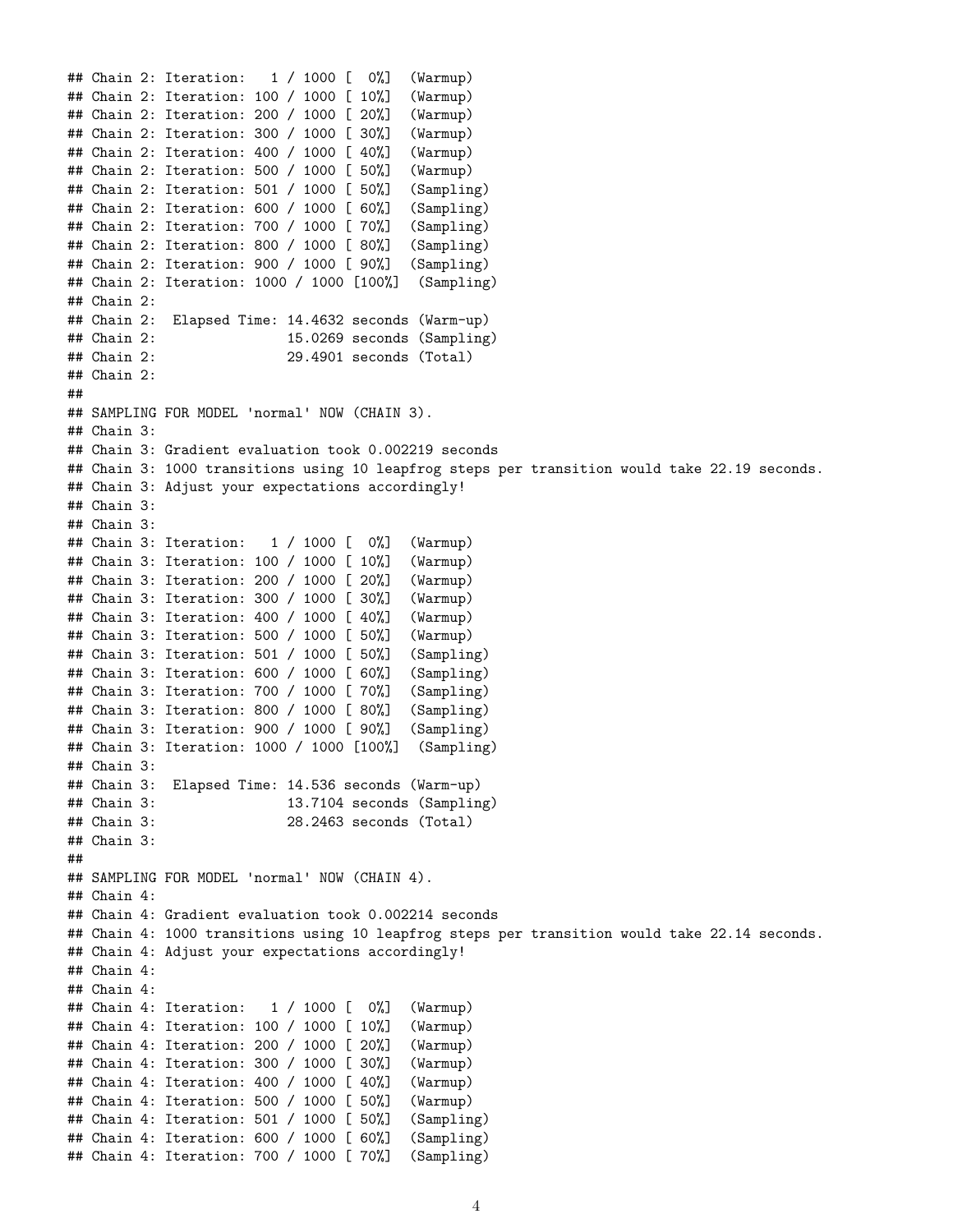```
## Chain 4: Iteration: 800 / 1000 [ 80%] (Sampling)
## Chain 4: Iteration: 900 / 1000 [ 90%] (Sampling)
## Chain 4: Iteration: 1000 / 1000 [100%] (Sampling)
## Chain 4:
## Chain 4: Elapsed Time: 13.5766 seconds (Warm-up)
## Chain 4: 13.7854 seconds (Sampling)
## Chain 4: 27.362 seconds (Total)
## Chain 4:
```
#### **View the results**

The rstan package comes with some pretty useful default functions to display and summarize the samples from the posterior distribution:

```
print(fit)
```

```
## Inference for Stan model: normal.
## 4 chains, each with iter=1000; warmup=500; thin=1;
## post-warmup draws per chain=500, total post-warmup draws=2000.
##
## mean se_mean sd 2.5% 25% 50% 75%
## mu 0.13 0.00 0.00 0.13 0.13 0.13 0.13
## sigma 0.08 0.00 0.00 0.08 0.08 0.08 0.08
## lp__ 1318253.70 0.04 0.97 1318251.04 1318253.36 1318254.00 1318254.41
## 97.5% n_eff Rhat
## mu 0.13 2018 1.00
## sigma 0.08 326 1.01
## lp__ 1318254.68 480 1.01
##
## Samples were drawn using NUTS(diag_e) at Mon Mar 2 00:43:58 2020.
## For each parameter, n_eff is a crude measure of effective sample size,
## and Rhat is the potential scale reduction factor on split chains (at
## convergence, Rhat=1).
```
What's the deal with effective sample sizes?

We can also extract the parameter samples and compute summaries like posterior means and credible intervals by hand. Calling as.data.frame on our model fit object returns a data frame with the samples for each parameter defined in the stan model file.

```
param_samples <- as.data.frame(fit)
head(param_samples)
```
## mu sigma lp\_\_ ## 1 0.1297553 0.07737122 1318254 ## 2 0.1298299 0.07737078 1318254 ## 3 0.1297188 0.07736988 1318254 ## 4 0.1298187 0.07736406 1318254 ## 5 0.1297696 0.07739936 1318254 ## 6 0.1296375 0.07739600 1318254